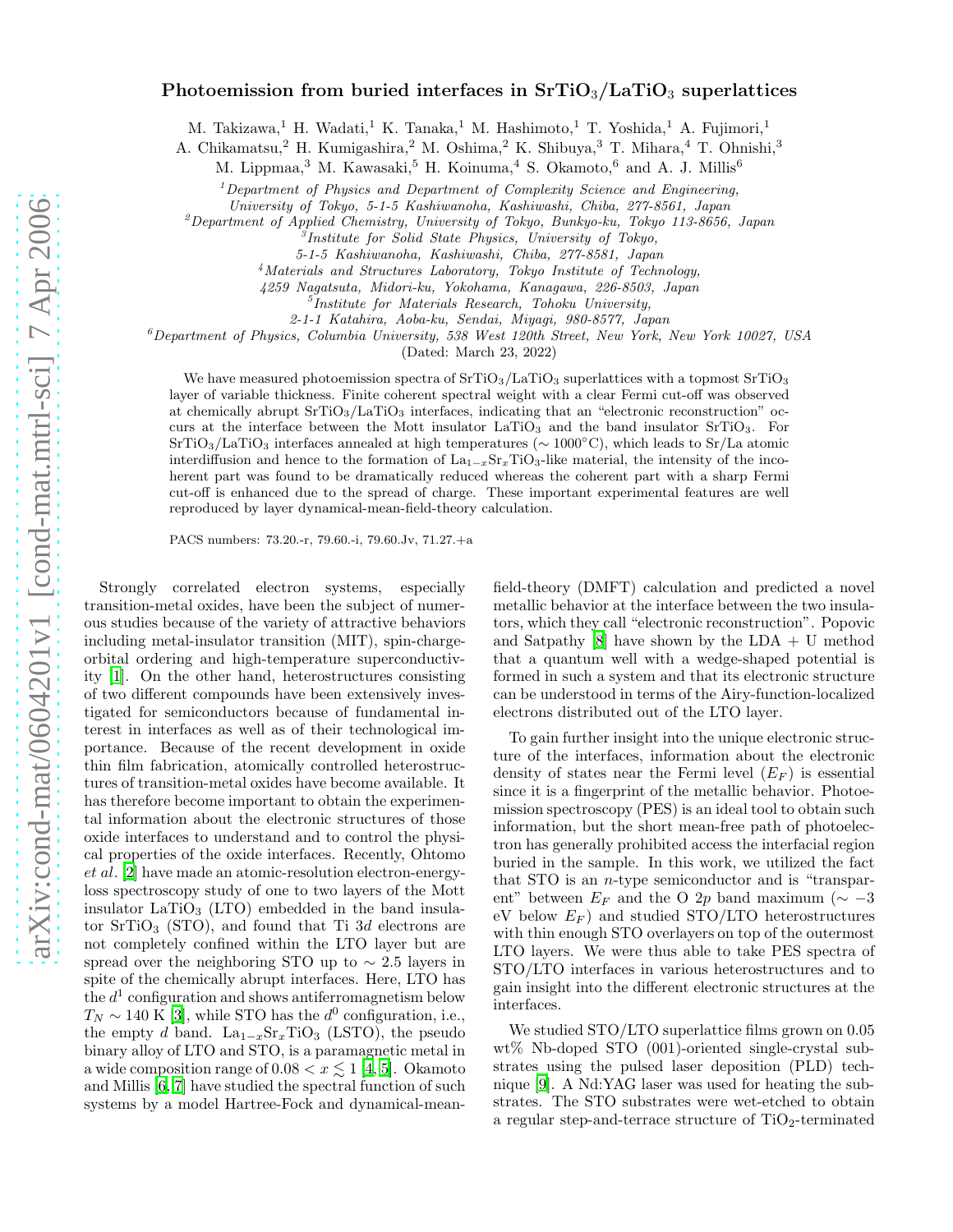

<span id="page-1-0"></span>FIG. 1: (Color online) Schematic views of the  $SrTiO<sub>3</sub>/LaTiO<sub>3</sub>$ superlattice samples  $(A)$ ,  $(B)$ ,  $(C)$ , and  $(D)$ . Growth temperatures are also indicated.

surfaces [\[10\]](#page-3-9). The films were grown on the substrates at an oxygen pressure of  $10^{-6}$  Torr using a KrF excimer laser ( $\lambda = 248$  nm) operating at 2 Hz. The laser fluency to ablate the STO single-crystal and  $La_2Ti_2O_7$ polycrystalline targets was  $\sim 2$  J/cm<sup>2</sup>. The film growth was monitored using real-time reflection high-energy electron diffraction (RHEED). Schematic views of the fabricated thin films are shown in Fig. [1.](#page-1-0) The substrate temperature was 1000◦C during the deposition of the  $[(STO)<sub>6</sub>/(LTO)<sub>2</sub>]$ <sub>n</sub> superlattices [samples (A)-(C)]. After 9 periods of  $(TO)_6/(LTO)_2$ , 1 layer of STO was deposited for sample (A) at the same temperature. The films were cooled to  $500^{\circ}$ C after superlattice deposition and then another  $(\text{STO})_{n_c}$ , i.e., STO cap  $[n_c = 1$  for sample (A) and (B), while  $n_c = 2$  for sample (C), was deposited. Finally the films were annealed at an atmospheric pressure of oxygen at 500 ◦C for 30 min to compensate for oxygen loss in the thin films and the substrates due to the high deposition temperature. As a reference, an STO substrate was covered with a 5 STO-layer cap [sample (D)]. For the thin films grown on the STO substrates, X-ray reciprocal space mapping and conventional  $\theta/2\theta$  diffraction scans were used for characterizing the samples, namely, the lattice constants, crystallinity, and grain orientation of the films were characterized. The surface morphology was checked by atomic force microscopy (AFM). The resistivity of the STO/LTO superlattices was about 300  $\mu\Omega$ ·cm at room temperature and shows a  $T^2$ -dependence [\[9\]](#page-3-8). From Hall-effect measurements, the carrier density was estimated to be about  $10^{21}$ cm<sup>−</sup><sup>3</sup> . Those transport properties are similar to those of LSTO bulk crystals [\[11](#page-3-10)]. Details of the fabrication and characterization of the films are described elsewhere [\[9\]](#page-3-8).

Ultraviolet PES (UPS) measurements were performed using a monochromated He I line  $(h\nu = 21.2 \text{ eV})$  and a Scienta SES-100 electron-energy analyzer. Samples were transferred from the PLD chamber to the spectrometer chamber through air and no surface treatment was made



<span id="page-1-1"></span>FIG. 2: (Color online) UPS spectra of samples (A)-(D). (a): Valence-band spectra over a wide energy range. (b): Near Fermi-level spectra after background subtraction (see text).

prior to the PES measurements. The total energy resolution was set to about 20 meV. Resonant PES measurements in the soft x-ray region were performed at BL-2C of Photon Factory (PF), High Energy Accelerators Research Organization (KEK). The PES spectra were measured using a Scienta SES-100 analyzer. The total energy resolution was set to about 150 meV. All the PES measurements were made at room temperature. The  $E_F$ position was calibrated using gold spectra.

The valence-band UPS spectra are shown in Fig. [2.](#page-1-1) The broad, strong feature from  $-9$  to  $-4$  eV [Fig. [2](#page-1-1) (a)] is formed by bands of primarily  $O(2p)$  character. The spectra show a wide gap of about  $\sim 3$  eV, consistent with the optical band gap of STO [\[12](#page-3-11)]. Within the gap, weak emission was observed for all the samples. STO [sample (D)] showed the weakest emission at  $\sim -1$  eV, which may be due to a small amount of oxygen defects or due to surface contaminations and may commonly exist in the spectra of the other samples since the outermost layer was STO grown at 500◦C in every sample. Therefore, we have subtracted spectrum (D) from the other spectra, resulting in Fig. [2](#page-1-1) (b) plotted on an enlarged scale. Here, the steeply rising background due to the tale of the O 2p band approximated by the tail of a Gaussian has also been subtracted. A Fermi cut-off appeared for all the STO/LTO superlattices, which may be consistent with the theoretical prediction of the "electronic reconstruction" between the Mott insulator and the band insulator [\[6](#page-3-5), [7\]](#page-3-6). The coherent peak at  $E_F$  was most clearly seen for the STO/LTO superlattice annealed at  $1000\degree$ C [sample (A)], which can be considered as an STO-capped  $La_{1-x}Sr_xTiO_3$  film because of the La/Sr atomic interdiffusion at  $1000\degree$ C (Fig. [1\)](#page-1-0). In the previous photoemission studies of LSTO [\[13,](#page-3-12) [14](#page-3-13)], the incoherent part was clearly observed even in the high hole concentration limit of  $x \geq 0.8$ , where the correlation strength is thought to be negligible, and was suspected to be due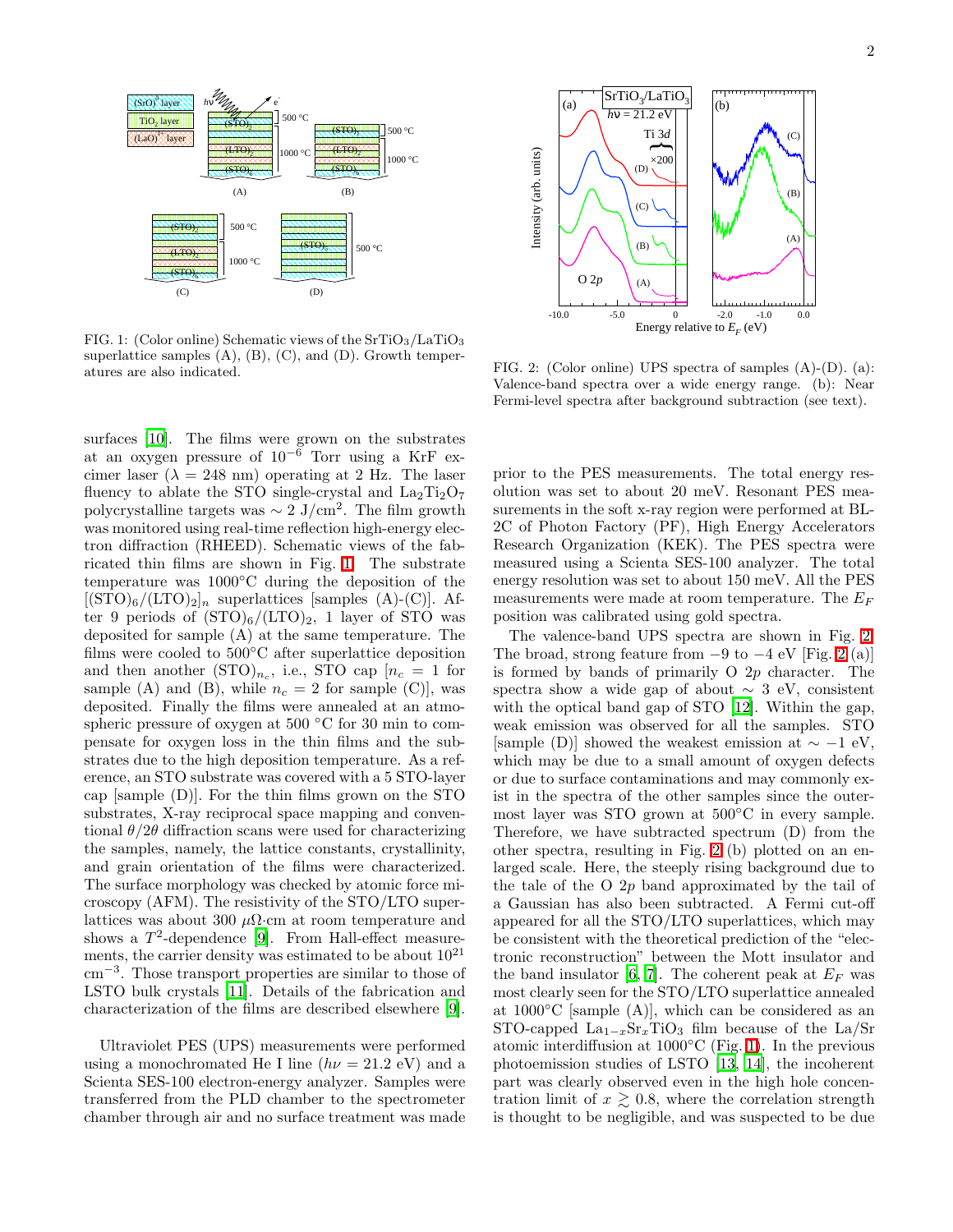

<span id="page-2-0"></span>FIG. 3: (Color online) Ti  $2p \rightarrow 3d$  resonant PES spectra taken at 466 eV. For comparison, off-resonant PES spectra taken at 600 eV are also shown.

to surface states. The weakness of the incoherent part in the present data looks more reasonable if the La/Sr intermixing indeed took place. Therefore, we consider that the STO cap could successfully eliminate the surface states around  $-1.3$  eV [\[15\]](#page-3-14), which overlapped the spectra of LSTO in the previous studies [\[13,](#page-3-12) [14](#page-3-13)]. Accordingly, we consider that the strong incoherent peaks seen for samples (B) and (C) are largely intrinsic and not due to surface states.

In order to extract the spectra derived from the Ti 3d states more precisely, we performed Ti  $2p \rightarrow 3d$  resonant PES, as shown in Fig. [3.](#page-2-0) Because the emission within the band gap of STO was enhanced, these structures can be unambiguously attributed to Ti 3d states [\[16\]](#page-3-15). The incoherent part became weaker in the resonant PES spectra than in the UPS spectra probably because there is stronger O 2p hybridization into the incoherent part than into the coherent part due to the proximity of the O 2p band. Nevertheless, both the UPS and resonant PES spectra showed similar spectral change depending on the number of top STO layers or on the growth temperature.

Now, we discuss the STO-cap thickness dependence in the spectra of the abrupt STO/LTO interfaces [sample (B) and (C)]. The intensity ratio of the coherent part to the incoherent part was larger for (C) than for (B). This difference may be explained by the spatial extent of the Ti 3d electrons in the interfacial region. According to the DMFT calculation by Okamoto and Millis [\[7\]](#page-3-6), the intensity ratio varies with distance from the STO/LTO interface, that is, in going away from the interface into the STO side, the coherent part becomes stronger. Because we have measured the PES spectra from the top layers of the samples as shown in Fig. [1,](#page-1-0) the signals from the topmost layer is predominant due to the short photoelectron mean-free path. Therefore, the layer-dependent coherent-to-incoherent intensity ratio explains why the



<span id="page-2-1"></span>FIG. 4: (Color online) DMFT calculation for STO-capped STO/LTO superlattices. (a): Model for the calculation. The number of STO-cap layers (denoted by  $n_{out}$ ) and the ratio of La/Sr mixing are varied. (b): Simulated PES spectra taking into account the effect of finite photoelectron mean-free path of three unit cells corresponding to the resonant PES. For  $n_{out} = 2$  and 3, the effect of 40% La atom diffusion is shown as broken curves.

coherent part became stronger in going from sample (B) to sample (C).

For more quantitative analysis, spectral functions have been calculated by DMFT for heterostructure models which represent the present experimental configurations. We adjusted the interaction  $U$  to reproduce correctly the energy position of the incoherent part. We compare the data to spectral functions calculated by DMFT for the heterostructures shown in Fig. [4](#page-2-1) (a) using the model of Ref. [\[7](#page-3-6)] which represent the present experimental configuration. Note that the results of theoretical calculation practically do not change whether the "neutral layer" exists or not. We denote by  $n_{out}$  the number of TiO<sub>2</sub> layers outside the LaO regime. We have used a generalized iteration perturbation theory method [\[17](#page-4-0)] in order to solve the coupled impurity problem self-consistently. This method is found to give single-particle spectral functions which show better agreement with quantum Monte-Carlo results than the ones calculated using two-site DMFT. Details of the calculation are described in Ref. [\[7\]](#page-3-6).

First, we varied the number of STO-cap layers. In comparison with Fig. [1,](#page-1-0)  $n_{out} = 2$  and 3 corresponds to samples (B) and (C), respectively. Because of the finite photoemission mean-free path, PES should include contributions only from a few layers from the surface. To simulate this effect, we computed the PES spectra summing the contributions from the inner layers to be proportional to the exponential factor  $e^{-r/\lambda}$ , where r is the distance from the surface and  $\lambda$  is the photoelectron mean-free path. Here, we have assumed that the photoelectron mean-free path  $\lambda$  for the resonant PES experiment is three unit cells. Resulting PES spectra are shown in Fig. [4](#page-2-1) (b). With the increase of  $n_{out}$ , the incoherent part decreases while the coherent part increases.

Although the simulated spectra reproduce the quali-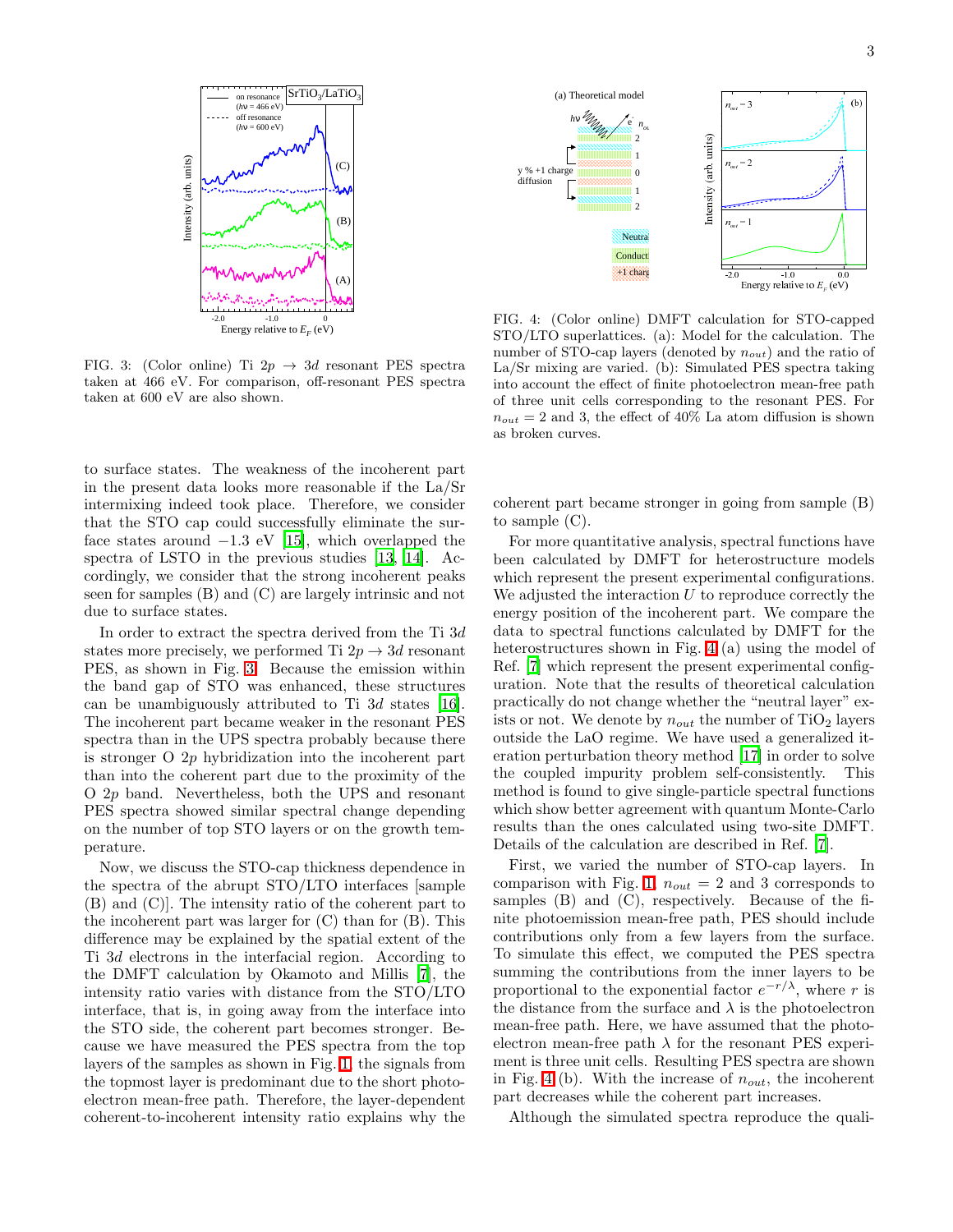tative behavior found in the experiment, the coherentto-incoherent intensity ratio is qualitatively different between the calculation and the experiment. For example, the theoretical results in Fig. [4](#page-2-1) (b) show about twice larger weight in the coherent part than the experimental results in Fig. [3.](#page-2-0) The large coherent weight is found in the calculations because the computed charge densities in the STO layers are less than 0.5, and for these charge densities, correlation effects are weak. It is possible that an extra surface potential not included in the model due for example to changes in Madelung energies and local chemistry at the  $TiO<sub>2</sub>$  termination layer confines the electrons more strongly within the LTO layers in the real interfaces.

Next, we analyze the spectra for samples (A) and (C). The structure was the same for  $(A)$  and  $(C)$ , however, the growth temperature was different. For sample (A) which was grown at 1000◦C, interdiffusion of the La and Sr atoms may have occurred. Therefore, the difference between (A) and (C) may be understood as the interdiffusion of the La and Sr atoms in sample (A). Again, we did DMFT calculation for the model including the atomic diffusion of La and Sr atoms [Fig. [4](#page-2-1) (a)]. The simulation of the PES spectra shown in Fig. [4](#page-2-1) (b) indicate that as the La and Sr atoms are intermixed, the intensity of the incoherent part decreases while that of the coherent part increases. This tendency is consistent with the experimental spectra  $(A)$  and  $(C)$  shown in Fig. [3.](#page-2-0) Here, the physics is an increased spreading of charges away from the LTO layer.

According to the phase diagram proposed in Ref. [\[6\]](#page-3-5), the STO/LTO interface may show ferromagnetism when  $U$  is large. Although we cannot obtain the magnetic information directly from the PES spectra, ferromag-

- <span id="page-3-0"></span>[1] M. Imada, A. Fujimori, and Y. Tokura, Rev. Mod. Phys. 70, 1039 (1998).
- <span id="page-3-1"></span>[2] A. Ohtomo, D. A. Muller, J. L. Grazul, and H. Y. Hwang, Nature 419, 328 (2002).
- <span id="page-3-2"></span>Y. Tokura, J. Phys. Chem. Solids 53, 1619 (1992).
- <span id="page-3-3"></span>[4] K. Kumagai, T. Suzuki, Y. Taguchi, Y. Okada, Y. Fujishima, and Y. Tokura, Phys. Rev. B 48, 7636 (1993).
- <span id="page-3-4"></span>[5] The electrical resistivity of the paramagnetic metal LSTO shows a  $T^2$ -dependence, characteristic of an interacting Fermi liquid [\[11\]](#page-3-10). The electronic specific heat coefficient and the Pauli paramagnetic susceptibility in the metallic region of LSTO show a critical increase as the system approaches the Mott-Hubbard insulator phase, i.e., as  $x \to 0$  [\[11](#page-3-10)].
- [6] S. Okamoto and A. J. Millis, Nature 428, 630 (2004).
- <span id="page-3-6"></span><span id="page-3-5"></span>[7] S. Okamoto and A. J. Millis, Phys. Rev. B  $70$ ,  $241104(R)$ (2004).
- <span id="page-3-7"></span>[8] Z. S. Popovic and S. Satpathy, Phys. Rev. Lett. 94, 176805 (2005).
- [9] K. Shibuya, T. Ohnishi, M. Kawasaki, H. Koinuma, and M. Lippmaa, Jpn. J. Appl. Phys. 43, L1178 (2004).
- <span id="page-3-9"></span><span id="page-3-8"></span>[10] M. Kawasaki, K. Takahashi, T. Maeda, R. Tsuchiya, M.

netism may exist in STO/LTO superlattices. Experiments which can probe magnetism directly, such as x-ray magnetic circular dichroism measurements, are needed to investigate the magnetic behavior of the STO/LTO superlattices. As an extension of this work, it would be interesting to investigate the electronic structures of other superlattices, such as  $LaAlO<sub>3</sub>/STO$ , which was found to be insulating or conducting depending on the termination layer [\[18](#page-4-1)].

In conclusion, we have studied the electronic structure of STO/LTO interfaces using PES. STO-capping successfully eliminated the surface effects and we could observe the electronic structures of the STO/LTO interfaces. We observed a metallic Fermi edge, indicating the formation of a metallic interface between the Mott insulator LTO and the band insulator STO. The spatial extent of the Ti 3d electrons plays an important role in explaining the different spectral features near  $E_F$  depending on the STO cap layer thickness.

The authors would like to thank K. Ono and A. Yagishita for their support in the experiment at PF and T. Mizokawa for discussion. This work was supported by a Grant-in-Aid for Scientific Research (A16204024) from the Japan Society for the Promotion of Science and a Grant-in-Aid for Scientific Research in Priority Areas "Invention of Anomalous Quantum Materials" from the Ministry of Education, Culture, Sports, Science and Technology. Two of us (MT and HW) are supported by JSPS Research Fellowships for Young Scientists. The work was done under the approval of Photon Factory Program Advisory Committee (Proposal No. 2003G149) at the Institute of Material Structure Science, KEK. SO and AJM acknowledge DOE ER 046169.

Shinohara, O. Ishihara, T. Yonezawa, M. Yoshimoto, and H. Koinuma, Science 266, 1540 (1994).

- <span id="page-3-10"></span>[11] Y. Tokura, Y. Taguchi, Y. Okada, Y. Fujishima, T. Arima, K. Kumagai, and Y. Iye, Phys. Rev. Lett. 70, 2126 (1993).
- <span id="page-3-11"></span>[12] B. Reihl, J. G. Bednorz, K. A. M'uller, Y. Jugnet, G. Landgren, and J. F. Morar, Phys. Rev. B 30, 803 (1984).
- <span id="page-3-12"></span>[13] A. Fujimori, I. Hase, M. Nakamura, H. Namatame, Y. Fujishima, Y. Tokura, M. Abbate, F. M. F. de Groot, M. T. Czyzyk, J. C. Fuggle, O. Strebel, F. Lopez, M. Domke, and G. Kaindl, Phys. Rev. B 46, 9841 (1992).
- <span id="page-3-13"></span>[14] T. Yoshida, A. Ino, T. Mizokawa, A. Fujimori, Y. Taguchi, T. Katsufuji, and Y. Tokura, Europhys. Lett. 59, 258 (2002).
- <span id="page-3-14"></span>[15] R. Courths, J. Noffke, H. Wern, and R. Heise, Phys. Rev. B 42, 9127 (1990).
- <span id="page-3-15"></span>[16] Because the Ti 2p core-level photoemission excited by the second-order light of the monochromator overlapped, we took the resonant PES at the high-energy end of the  $L_2$ edge ( $h\nu = 466$  eV). The tail of the Ti  $2p_{1/2}$  emission above  $E_F$  due to the second-order light was subtracted by fitting the Ti 2p core-level spectra.